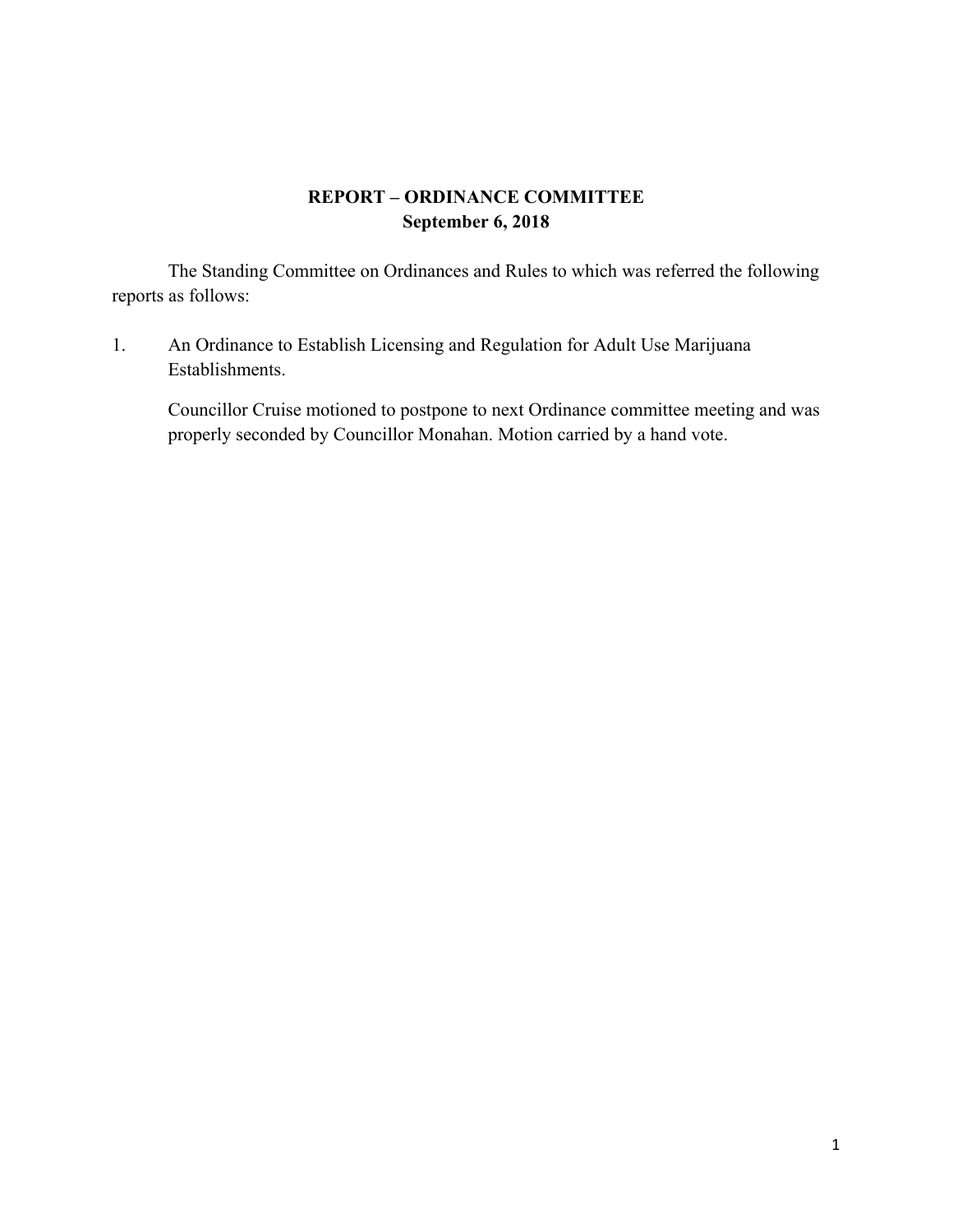## **MINUTES – ORDINANCE COMMITTEE September 6, 2018**

The Standing Committee on Ordinances and Rules was called to order at 6:25 p.m. (due to lock out) by Councilor Sullivan with Councilors Sullivan, Monahan, Cruise, Farwell, and Rodrigues present.

Meeting held at the War Memorial due to broken elevator.

The Committee first considered the following:

1. An Ordinance to Establish Licensing and Regulation for Adult Use Marijuana Establishments.

City Solicitor Philip Nessralla, Assistant City Solicitor Megan Bridges, City Planner Rob May all appeared.

Comment by Councilor Farwell

(lots to do to get license, cultivation and hemp issues different from retail/dispensary, different concerns, should we tackle all at one, would like to handle these separately)

Comment by Councilor Rodrigues

(3 sectors as he sees it, retail, cultivation, distribution, need to look at how they differ)

Comment by Councilor Cruise

(lots of moving pieces, retail first, business interest in retail)

Comments by Assistant Solicitor Bridges

(handouts provided to committee, one for a proposed application, 4 page overview, one document for license overview for CCC, one for quota breakdown from ABCC, our process would be parallel/identical to CCC process, CCC, ZBA, planning included, special permit, site plan review)

Comments by Councilor Cruise

(Question re: is application based on draft ordinance being vetted, Assistant Solicitor Bridges confirms)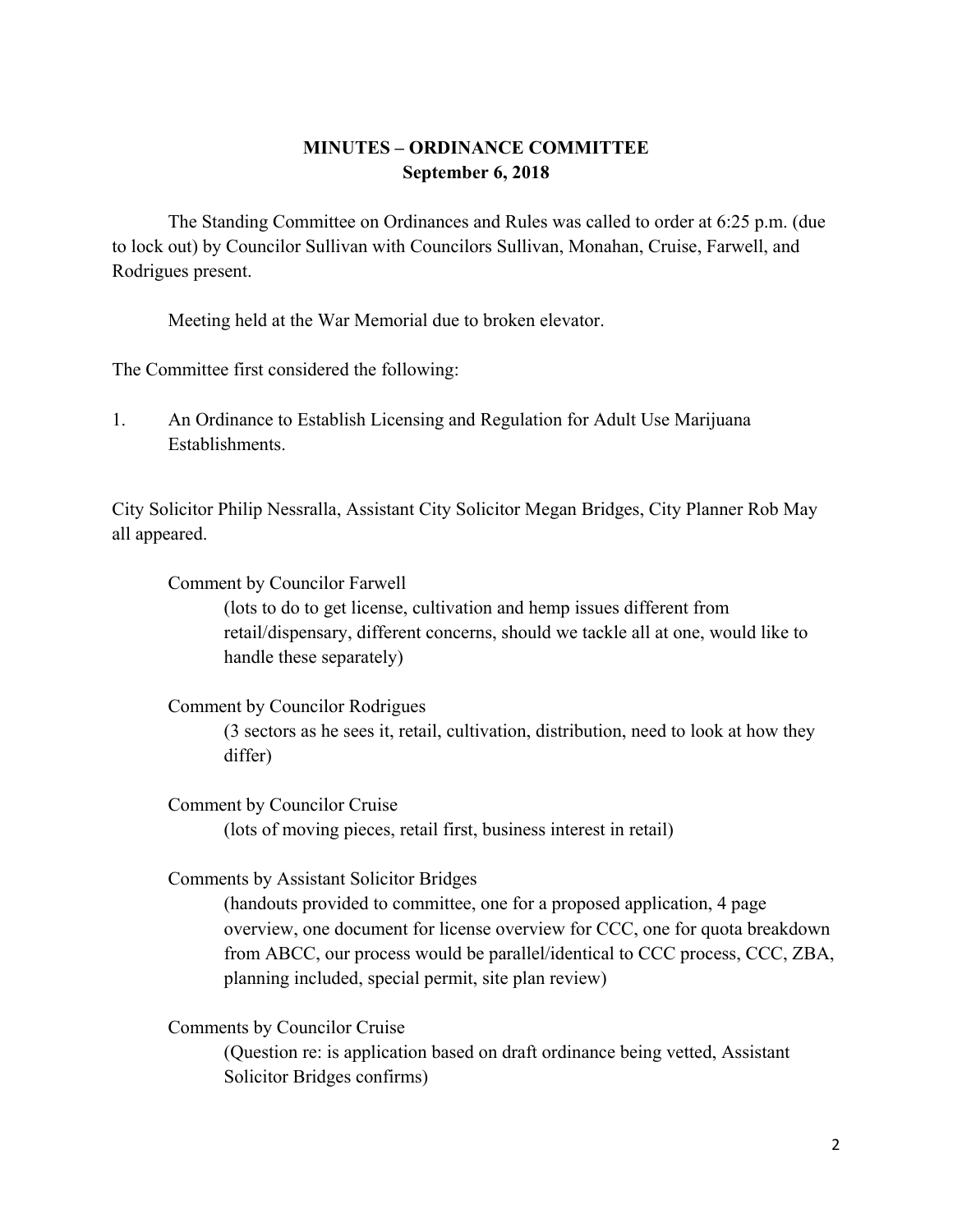Comments by Councilor Sullivan

(Re: sponsored by Councilor Sullivan and Councilor Rodrigues, comments re process of submitting through ordinance as opposed to as an order)

Comments by Councilor Farwell

(Inquiry re: bifurcation of ordinance, ie. Cultivation from retail)

Comments by Councilor Cruise

(doesn't see need for separation ordinance, we can have subparts if we impose separate regulations)

Comments by Assistant Solicitor Bridges

(regulations largely the same, perhaps changes are small, seems more zoning separation recommend if we regulation cultivation differently from retail, this can be done through zoning)

Comments by Councilor Farwell

(wants to debate retail and cultivation separately, interest in comments by fire department and police department, to name a few)

Comments by Councilor Rodrigues

(explains involvement of City Council under proposed regulations, City Council responsible for grant/denial of license, day to day by license commission)

Comments by Councilor Cruise

(much more comfortable with process as explained, comments re: suspension v. revocation, will get notice from license commission)

Comments by Councilor Sullivan (need to clean up section 1.021)

Comments by Councilor Farwell

(Re: response by Brockton Police Department, concerns and complains always communicated to councilors)

Comments by Councilor Cruise

(Brockton Police should make report to License Commission to take politics out; City Council is not enforcement of laws)

Comments by Councilor Farwell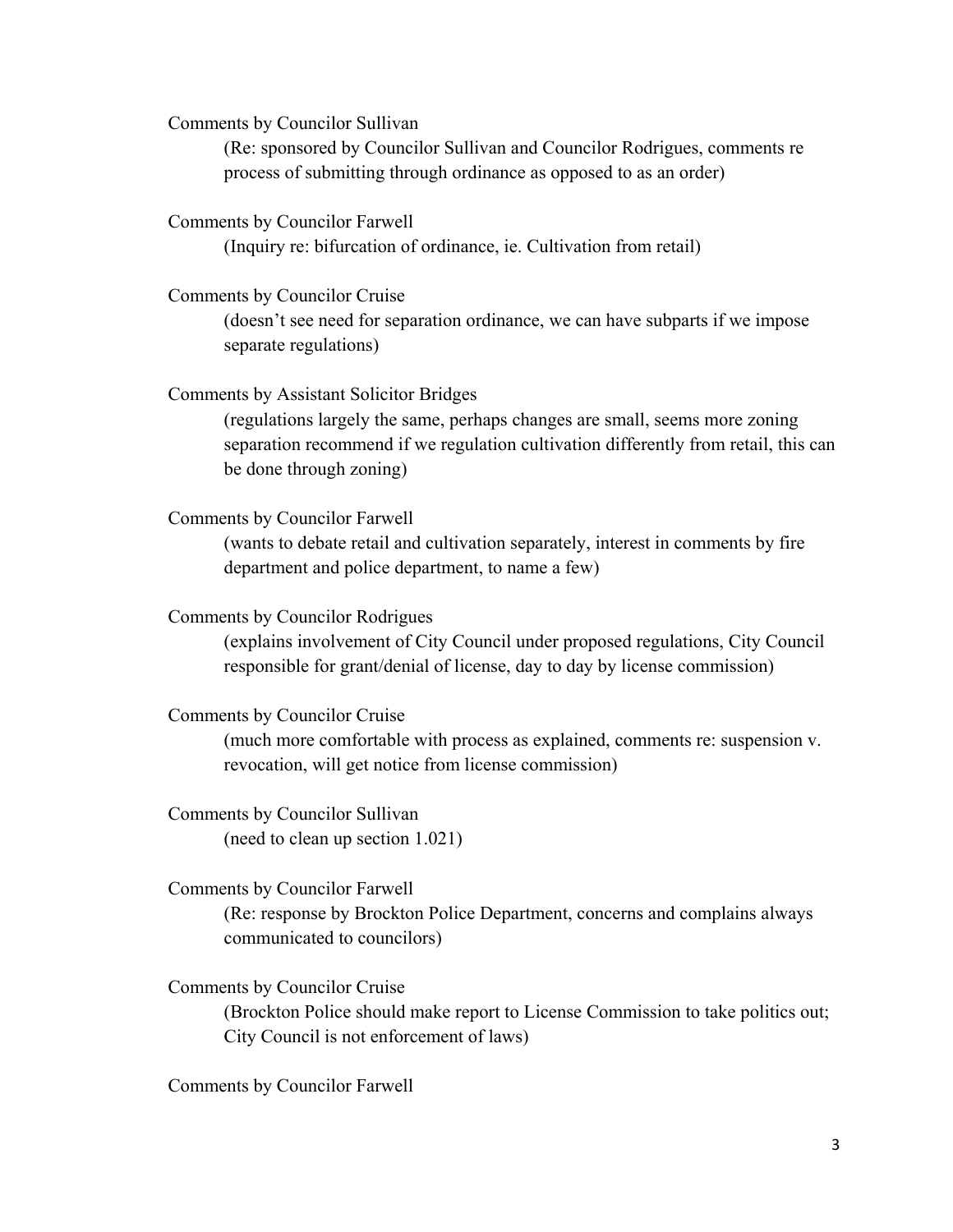(unique, not federally approved, where to refer outside/agency complaints)

having considered the same, MOTION by Councilor Farwell, 2<sup>nd</sup> by Councilor Cruise to strike "Hearing Officer" 1.021(2)(b)(3), and 1.02(2)(c)(3) and replace with "Brockton City Council", motion carried unanimously.

having considered the same, MOTION by Councilor Cruise, 2<sup>nd</sup> by Councilor Farwell to amend section 1.021(2)(e) to strike "Hearing Officer" and replace with "Brockton City Council" in each instance, motion carried unanimously.

Comments by Assistant Solicitor Bridges (Re: appeal of license commission order to City Council) Comments by Councilor Cruise (license commission is a public body as well, transparent) Comments by Assistant Solicitor Bridges (suggestions to add minor infraction clarity, add section provisions throughout)

Comments by Councilor Cruise (suspension v. revocation clarity needed)

Comments by Councilor Rodrigues (can appeal suspension order to the City Council under the proposed language)

Comments by Councilor Monahan (if there is a need for a suspension order, City Council can hold a special meeting)

Comments by Councilor Farwell (call a special meeting if it happens, hope it doesn't)

having considered the same, MOTION by Councilor Cruise, 2<sup>nd</sup> by Councilor Monahan to add "before the Brockton City Council" to language in 1.016(3) and 1.017(3), motion carried unanimously.

having considered the same, MOTION by Councilor Cruise, 2<sup>nd</sup> by Councilor Monahan to add language to subsection of 1.021(2)(a) to strike "a Hearing Officer determined by", motion carried unanimously.

Comments by Councilor Farwell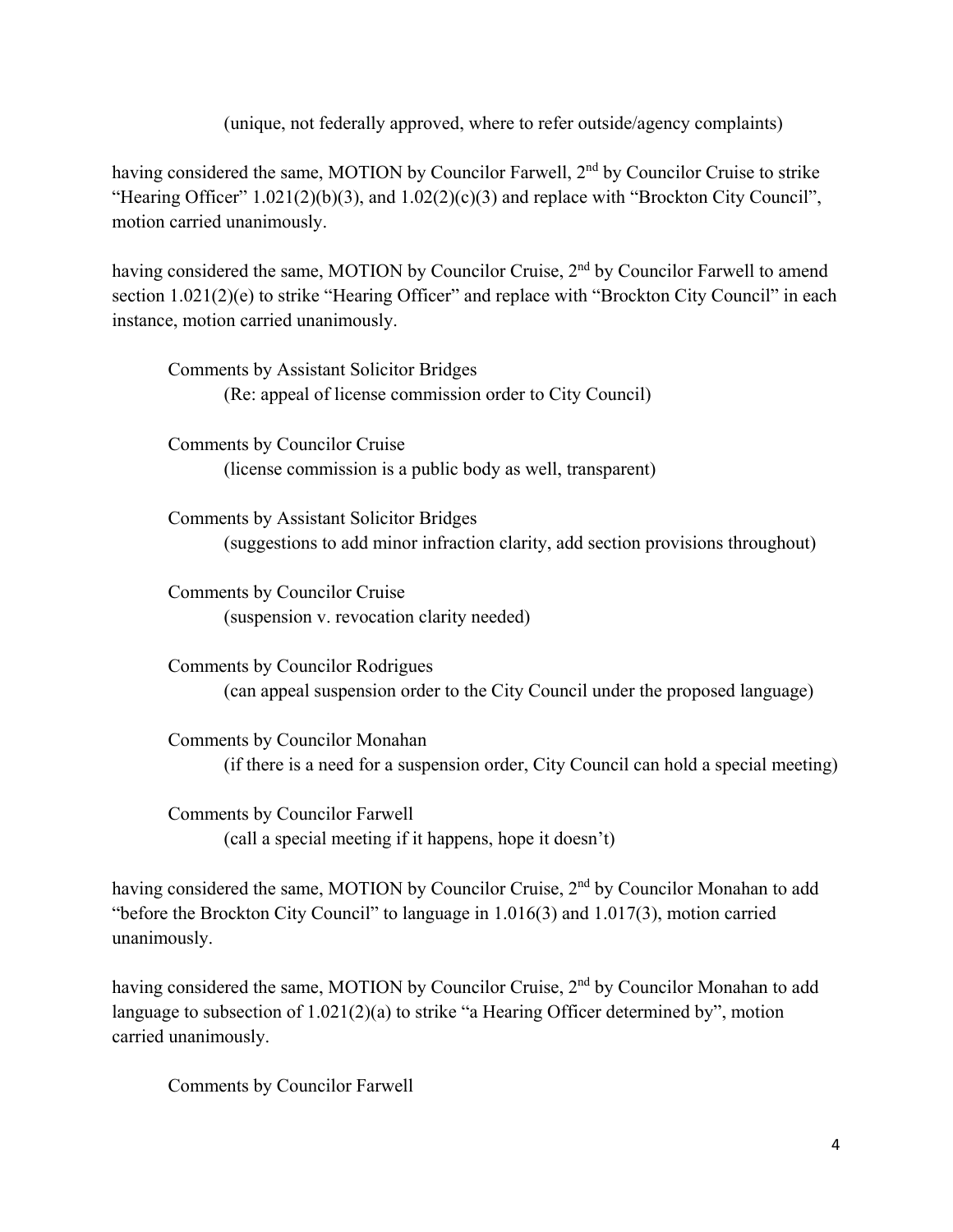(Business regulations, buffer zones like Colorado & Washington, 1000 foot buffer, can't go to ZBA to challenge a business regulation)

Comments by Councilor Cruise (Re: schools, day care, not sure about religious establishments)

Comments by Councilor Farwell (Re: chapter relative to alcohol)

Comments by Assistant Solicitor Bridges (even that chapter allows for a variance in the state regs. for 500 feet)

Comments by City Planner Rob May (in process of developing map to show buffers, expected to have that by end of September)

Comments by Councilor Rodrigues (Re: established/licensed day care center)

Comments by Councilor Sullivan (timeline for passage of ordinance)

Comments by Councilor Beauregard (registered licensed day care center, strong support of 1000 feet buffer)

Comments by Councilor Rodrigues (not a family licensed day care center)

Comments by Assistant Solicitor Bridges (Re: background check from CCC, copy should be required in the ordinance)

having considered the same, MOTION by Councilor Cruise, 2<sup>nd</sup> by Councilor Monahan to amend section 1.006 to substitute "two" for "four", and to insert the following so the sentence reads: "an Application of Intent packet, a Management and Operations Profile packet, a copy of the Cannabis Control Commission ("CCC") Background Check Application and confirmation, and a copy of the Community Host Agreement, motion carried unanimously.

having considered the same, MOTION by Councilor Rodrigues, 2<sup>nd</sup> by Councilor Cruise to amend section 1.003 to expand "RMD" to say "Registered Medical Dispensary ("RMD"), motion carried unanimously.